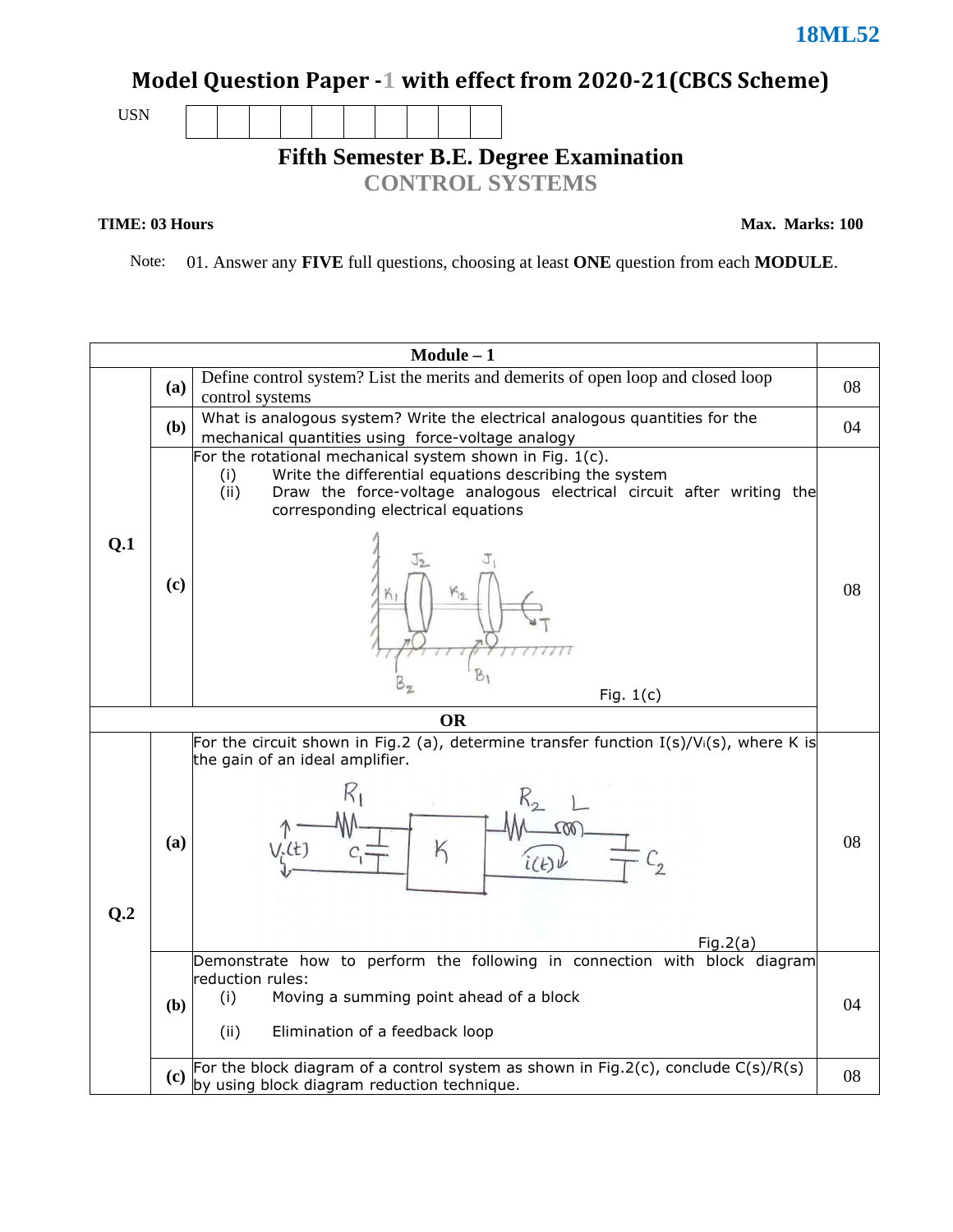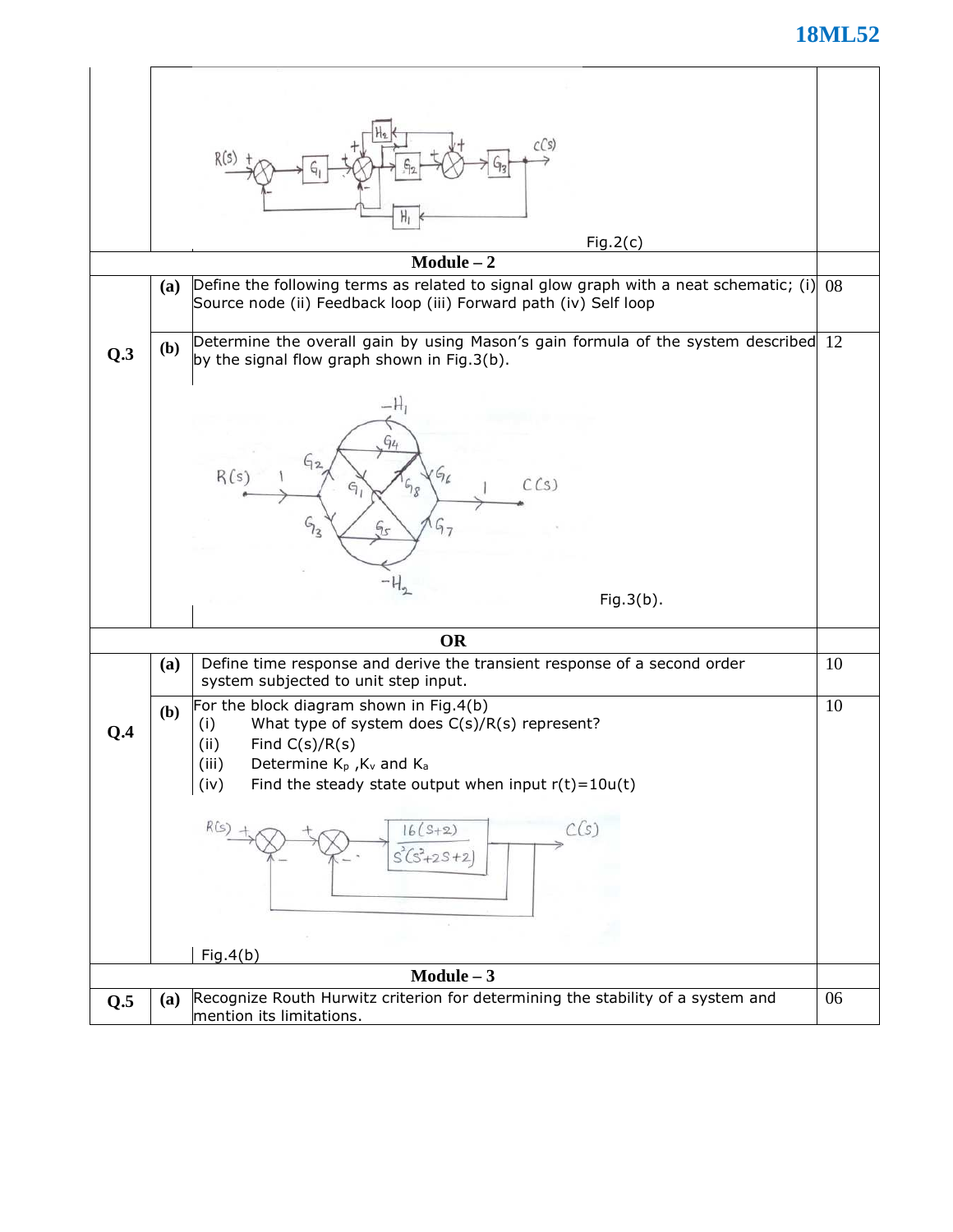|      |              | The open loop transfer function of a unity feedback control system is                                                                                                                                                    | 10 |  |  |  |  |
|------|--------------|--------------------------------------------------------------------------------------------------------------------------------------------------------------------------------------------------------------------------|----|--|--|--|--|
|      | (b)          |                                                                                                                                                                                                                          |    |  |  |  |  |
|      |              | $G(s)H(s) = \frac{\kappa}{(s+2)(s+4)(s^2+6s+25)}$ . Estimate the range of K for stability. What is                                                                                                                       |    |  |  |  |  |
|      |              |                                                                                                                                                                                                                          |    |  |  |  |  |
|      | (c)          | the value of K which gives sustained oscillations? What is the oscillation frequency?<br>For a negative feedback control system, the closed loop transfer function is<br>04                                              |    |  |  |  |  |
|      |              |                                                                                                                                                                                                                          |    |  |  |  |  |
|      |              | $\frac{C(s)}{R(s)} = \frac{K}{(s^4 + 6s^3 + 30s^2 + 60s + K)}$                                                                                                                                                           |    |  |  |  |  |
|      |              |                                                                                                                                                                                                                          |    |  |  |  |  |
|      |              | Evaluate the range of K for stability                                                                                                                                                                                    |    |  |  |  |  |
|      |              | <b>OR</b>                                                                                                                                                                                                                |    |  |  |  |  |
|      | (a)          | Define breakaway point and break-in point. Discuss the general predictions about 08                                                                                                                                      |    |  |  |  |  |
|      |              | the existence of the same.                                                                                                                                                                                               |    |  |  |  |  |
| Q.6  | (b)          | Show the complete root locus diagram for the system whose open loop transfer 12                                                                                                                                          |    |  |  |  |  |
|      |              | function is $G(s)H(s) = \frac{K}{s(s^2 + 2s + 2)}$                                                                                                                                                                       |    |  |  |  |  |
|      |              |                                                                                                                                                                                                                          |    |  |  |  |  |
|      |              | $Module - 4$                                                                                                                                                                                                             |    |  |  |  |  |
|      | <b>(a)</b>   | Determine the frequency domain specifications of a second order system whose 08                                                                                                                                          |    |  |  |  |  |
|      |              |                                                                                                                                                                                                                          |    |  |  |  |  |
|      |              | closed loop transfer function is $\frac{C(s)}{R(s)} = \frac{64}{(s^2 + 10s + 64)}$                                                                                                                                       |    |  |  |  |  |
| Q.7  |              |                                                                                                                                                                                                                          |    |  |  |  |  |
|      | (b)          | Elaborate the correlation between time domain and frequency domain specifications                                                                                                                                        | 06 |  |  |  |  |
|      |              | Illustrate the procedure to evaluate gain margin and phase margin from Bode plots.                                                                                                                                       | 06 |  |  |  |  |
|      | (c)          |                                                                                                                                                                                                                          |    |  |  |  |  |
|      |              | <b>OR</b>                                                                                                                                                                                                                |    |  |  |  |  |
|      | <b>(a)</b>   | State and explain the principle of argument of Nyquist Stability criterion                                                                                                                                               | 10 |  |  |  |  |
|      |              |                                                                                                                                                                                                                          |    |  |  |  |  |
| Q.8  | (b)          | The open loop transfer function of a unity feedback control system is                                                                                                                                                    | 10 |  |  |  |  |
|      |              |                                                                                                                                                                                                                          |    |  |  |  |  |
|      |              |                                                                                                                                                                                                                          |    |  |  |  |  |
|      |              | $G(s) = \frac{1}{s(1+s)(1+2s)}$ . Sketch the Polar plot and determine gain margin and phase                                                                                                                              |    |  |  |  |  |
|      |              | margin                                                                                                                                                                                                                   |    |  |  |  |  |
|      |              | $Module - 5$                                                                                                                                                                                                             |    |  |  |  |  |
|      |              | (a) Mention the advantages of state variable approach                                                                                                                                                                    | 06 |  |  |  |  |
|      | ( <b>b</b> ) | Construct the state model for the system represented by a transfer function 04                                                                                                                                           |    |  |  |  |  |
| Q.9  |              | C(s)<br>10                                                                                                                                                                                                               |    |  |  |  |  |
|      |              | $s(s + 2)(s + 3)$<br>R(s)                                                                                                                                                                                                |    |  |  |  |  |
|      |              | Define state transition matrix. The state model of the system is given by                                                                                                                                                | 10 |  |  |  |  |
|      | (c)          |                                                                                                                                                                                                                          |    |  |  |  |  |
|      |              |                                                                                                                                                                                                                          |    |  |  |  |  |
|      |              | $\begin{bmatrix} -5 & -1 \\ 3 & -1 \end{bmatrix} \begin{bmatrix} x_1 \\ x_2 \end{bmatrix} + \begin{bmatrix} 2 \\ 5 \end{bmatrix}$ and $y = \begin{bmatrix} 1 & 2 \end{bmatrix} \begin{bmatrix} x_1 \\ x_2 \end{bmatrix}$ |    |  |  |  |  |
|      |              |                                                                                                                                                                                                                          |    |  |  |  |  |
|      |              | Find the transfer function.                                                                                                                                                                                              |    |  |  |  |  |
|      |              | <b>OR</b>                                                                                                                                                                                                                |    |  |  |  |  |
|      | (a)          | Obtain the appropriate state model for a system represented by electric circuit                                                                                                                                          | 08 |  |  |  |  |
|      |              | shown in Fig.10 (a).                                                                                                                                                                                                     |    |  |  |  |  |
| Q.10 |              |                                                                                                                                                                                                                          |    |  |  |  |  |
|      |              |                                                                                                                                                                                                                          |    |  |  |  |  |
|      |              |                                                                                                                                                                                                                          |    |  |  |  |  |
|      |              |                                                                                                                                                                                                                          |    |  |  |  |  |
|      |              |                                                                                                                                                                                                                          |    |  |  |  |  |
|      |              |                                                                                                                                                                                                                          |    |  |  |  |  |
|      |              | Fig.10(a)                                                                                                                                                                                                                |    |  |  |  |  |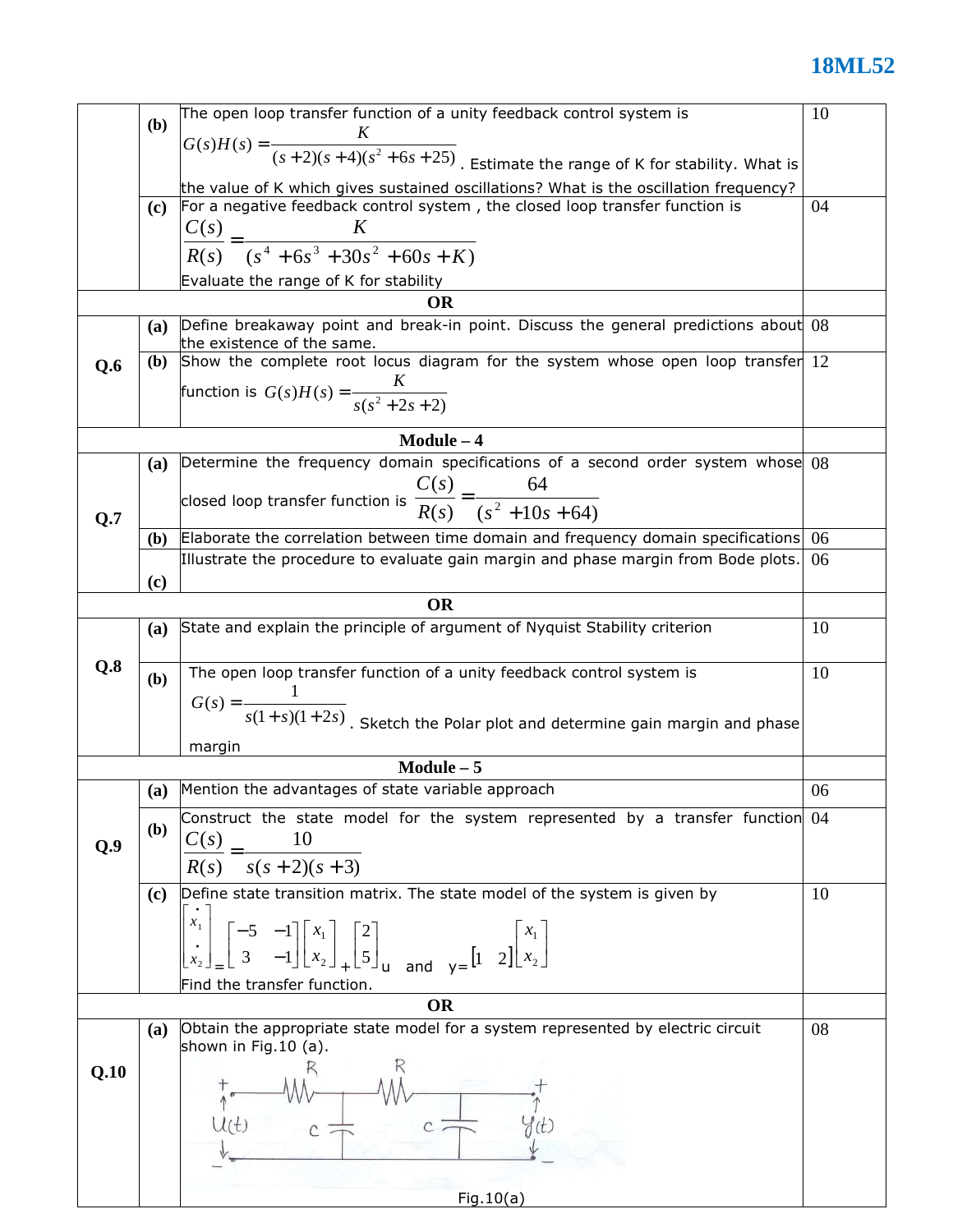| $\mathbf{b}$ | The state equation of a system is given by            | 12 |
|--------------|-------------------------------------------------------|----|
|              | $\mathcal{X}_1$<br>$x_{2}$                            |    |
|              | Estimate (i) the state transition matrix              |    |
|              | (ii) $x_1(t)$ and $x_2(t)$ for a unit step input      |    |
|              | Assume initial conditions $x_1(0)=1$ and $x_2(0)=0$ . |    |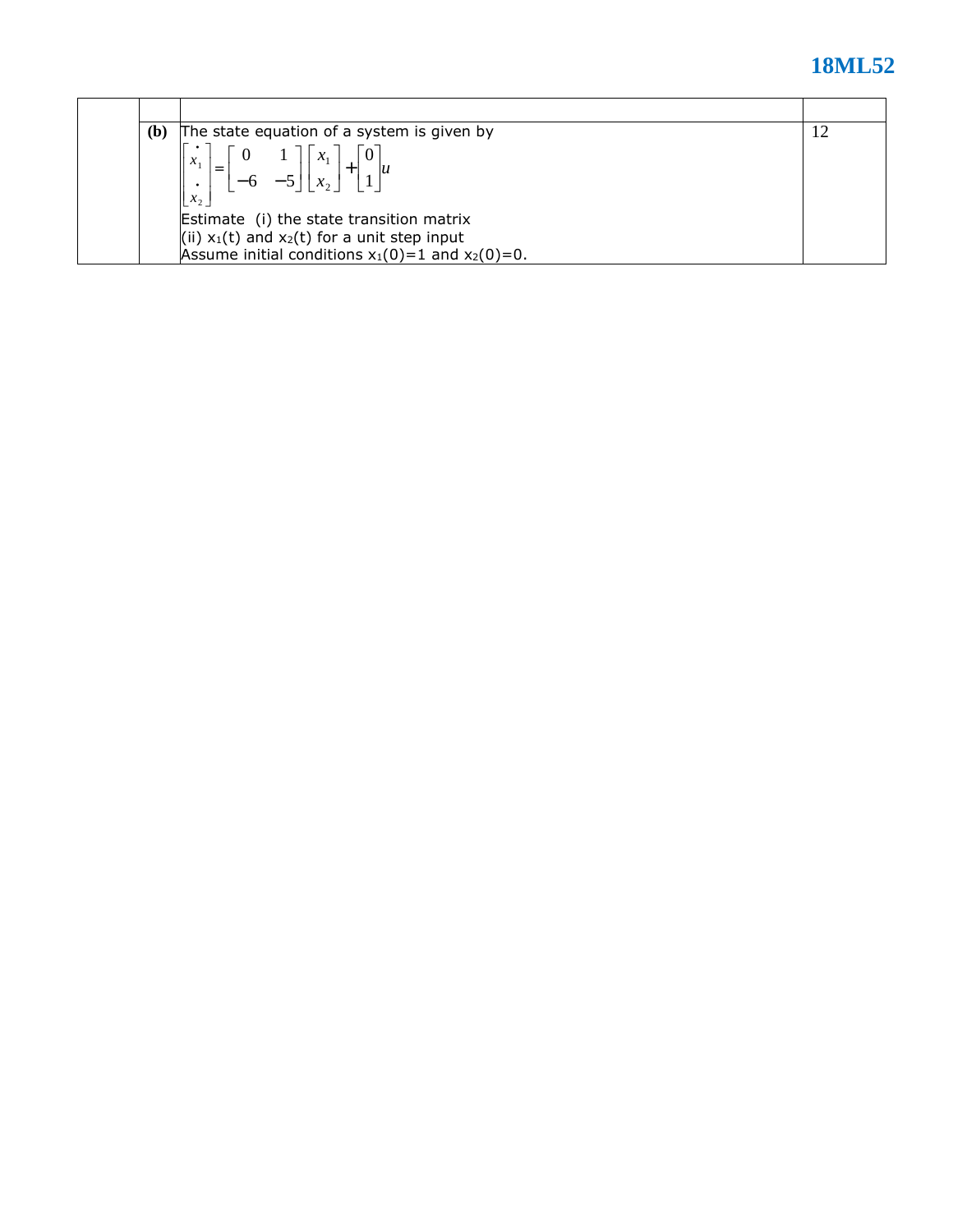|                                  |     | Table showing the Bloom's Taxonomy Level, Course Outcome and Programme | <b>Outcome</b>              |                                                              |                          |
|----------------------------------|-----|------------------------------------------------------------------------|-----------------------------|--------------------------------------------------------------|--------------------------|
| Question                         |     | <b>Bloom's Taxonomy Level</b>                                          | Course                      |                                                              | <b>Programme Outcome</b> |
|                                  |     | attached                                                               |                             | Outcome                                                      |                          |
| Q.1                              | (a) | L2                                                                     |                             | 1                                                            |                          |
|                                  | (b) | L2                                                                     |                             | 1                                                            |                          |
|                                  | (c) | $\overline{L3}$                                                        |                             | $\mathbf{1}$                                                 |                          |
| Q.2                              | (a) | L4                                                                     |                             | $\mathbf{1}$                                                 |                          |
|                                  | (b) | L2                                                                     |                             | $\overline{2}$                                               |                          |
|                                  | (c) | L4                                                                     |                             | $\overline{2}$                                               |                          |
| Q.3                              | (a) | L2                                                                     |                             | $\overline{2}$                                               |                          |
|                                  | (b) | L <sub>3</sub>                                                         |                             | $\mathfrak{2}$                                               |                          |
| Q.4                              | (a) | L2                                                                     |                             | 3                                                            |                          |
|                                  | (b) | L4                                                                     |                             | $\overline{3}$                                               |                          |
| Q.5                              | (a) | L2                                                                     |                             | 5                                                            |                          |
|                                  | (b) | L4                                                                     |                             | $\sqrt{5}$                                                   |                          |
|                                  | (c) | $\overline{L3}$                                                        |                             | $\sqrt{5}$                                                   |                          |
| Q.6                              | (a) | L2                                                                     |                             | $\overline{5}$                                               |                          |
|                                  | (b) | L2                                                                     |                             | $\overline{5}$                                               |                          |
| Q.7                              | (a) | L4                                                                     |                             | $\overline{5}$                                               |                          |
|                                  | (b) | L2                                                                     |                             | $\sqrt{5}$                                                   |                          |
|                                  | (c) | L2                                                                     |                             | 5                                                            |                          |
| Q.8                              | (a) | $\overline{L2}$                                                        |                             | 5                                                            |                          |
|                                  | (b) | $\overline{L5}$                                                        |                             | 5                                                            |                          |
| Q.9                              | (a) | L2                                                                     |                             | $\overline{4}$                                               |                          |
|                                  | (b) | $\overline{L3}$                                                        |                             | $\overline{4}$                                               |                          |
|                                  | (c) | L4                                                                     |                             | $\overline{4}$                                               |                          |
| Q.10                             | (a) | L <sub>3</sub>                                                         |                             | 4                                                            |                          |
|                                  | (b) | L <sub>5</sub>                                                         |                             | 4                                                            |                          |
|                                  |     |                                                                        |                             |                                                              |                          |
|                                  |     |                                                                        |                             | Lower order thinking skills                                  | Applying (Application):  |
| Bloom's                          |     | Remembering(                                                           | Understanding               |                                                              |                          |
| <b>Taxonomy</b><br><b>Levels</b> |     | knowledge): $L_1$                                                      |                             | Comprehension): $L_2$<br><b>Higher order thinking skills</b> | $L_3$                    |
|                                  |     | Analyzing (Analysis): L <sub>4</sub>                                   | Creating (Synthesis): $L_6$ |                                                              |                          |
|                                  |     |                                                                        |                             | Valuating (Evaluation): $L_5$                                |                          |

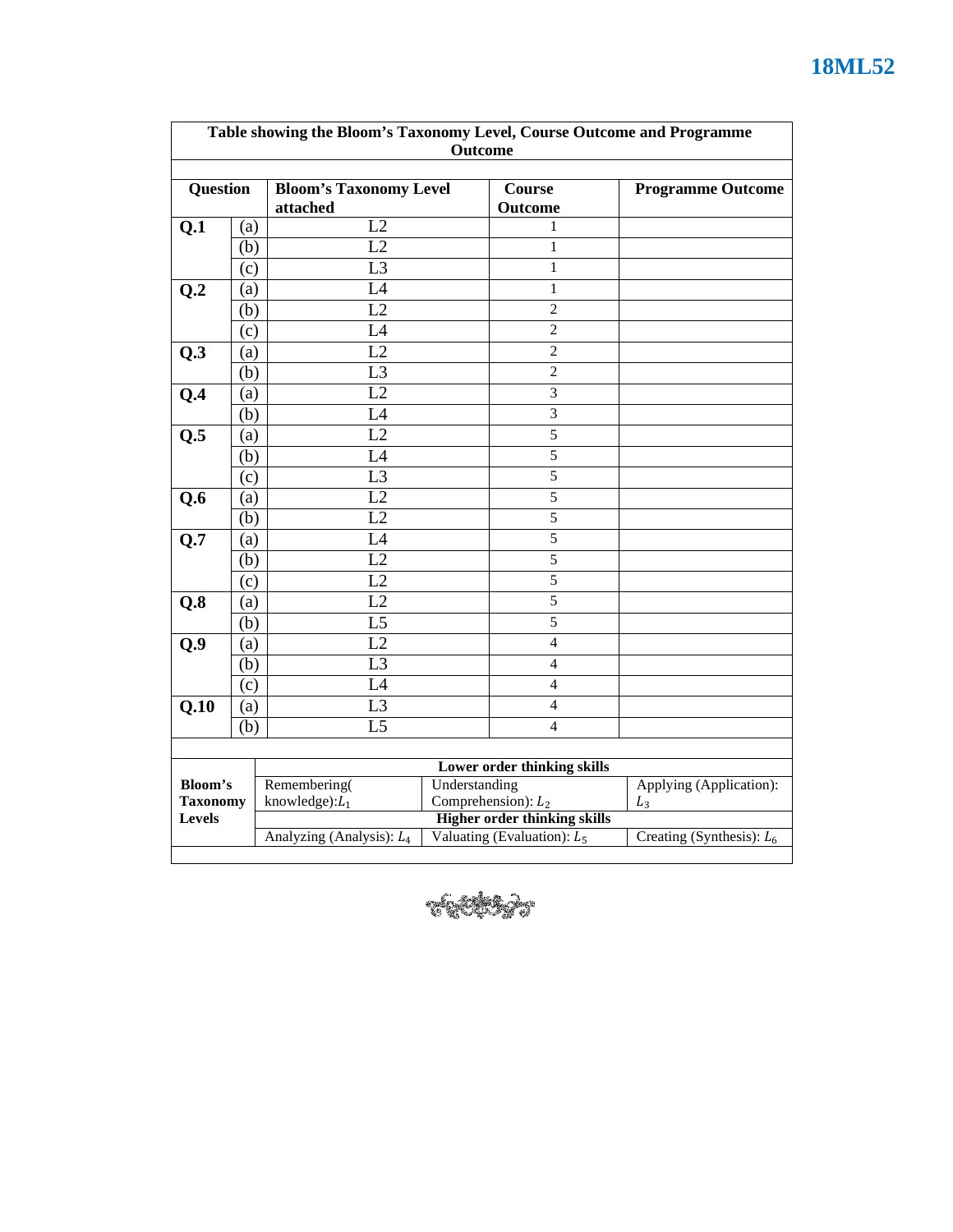#### Model Question Paper -2 with effect from 2020-21(CBCS Scheme)



# **Fifth Semester B.E. Degree Examination**

**CONTROL SYSTEMS**

#### **TIME: 03 Hours**

**Max. Marks: 100**

Note: 01. Answer any **FIVE** full questions, choosing at least **ONE** question from each **MODULE**.

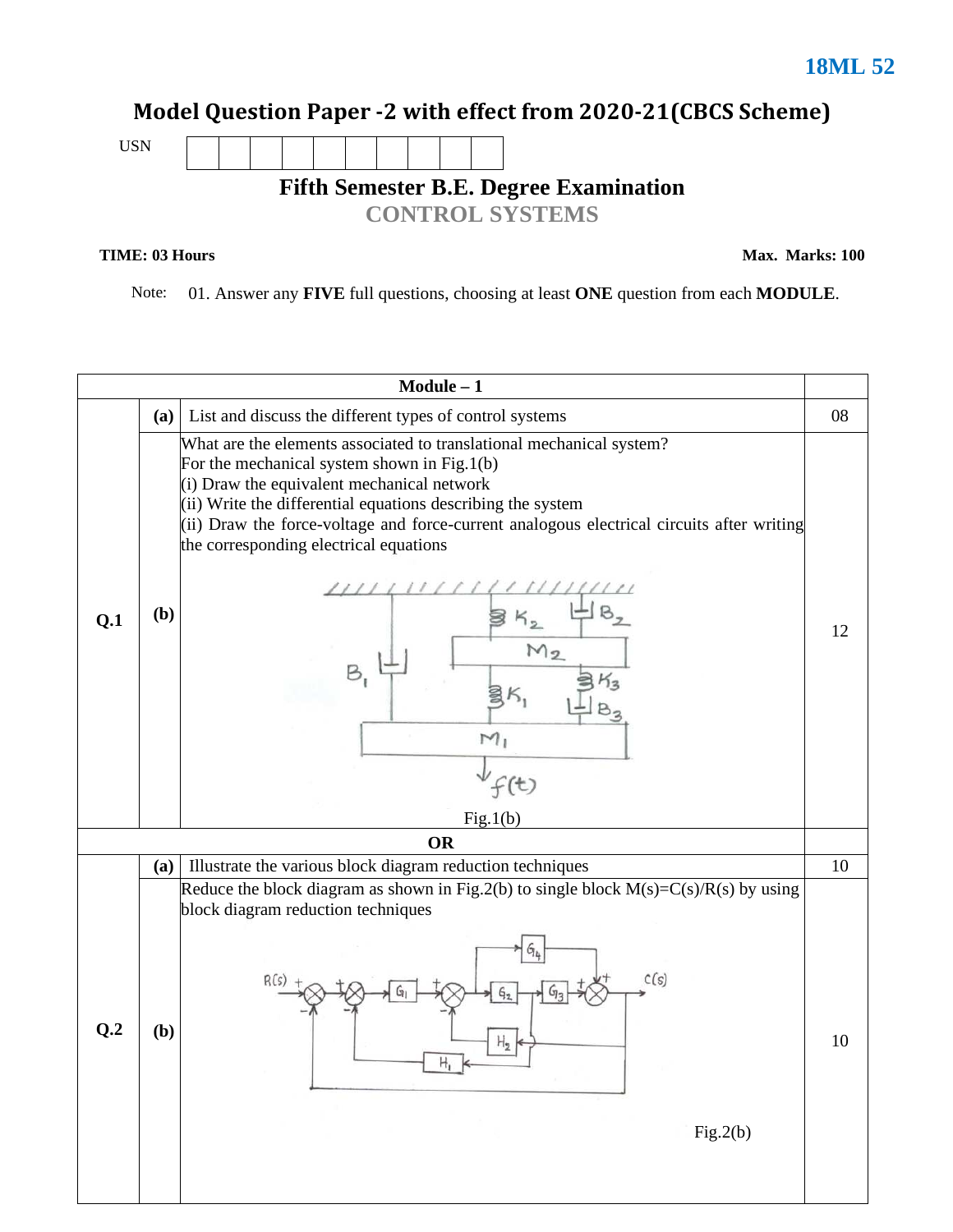|     |                                                                                                                                                                              | $Module - 2$                                                                                                                                                                                                                                                        |    |  |  |  |  |
|-----|------------------------------------------------------------------------------------------------------------------------------------------------------------------------------|---------------------------------------------------------------------------------------------------------------------------------------------------------------------------------------------------------------------------------------------------------------------|----|--|--|--|--|
|     | State and explain Mason's gain formula. Determine the transfer function $C(s)/R(s)$ for 12<br><b>(a)</b><br>the signal flow graph shown in the $Fig. 2(b)$ , using the same. |                                                                                                                                                                                                                                                                     |    |  |  |  |  |
| Q.3 | C(S)                                                                                                                                                                         |                                                                                                                                                                                                                                                                     |    |  |  |  |  |
|     |                                                                                                                                                                              | Fig.2(b)                                                                                                                                                                                                                                                            |    |  |  |  |  |
|     | ( <b>b</b> )                                                                                                                                                                 | Draw the signal flow graph for the following equations and obtain overall transfer 08<br>function using Mason's Gain formula:                                                                                                                                       |    |  |  |  |  |
|     |                                                                                                                                                                              | $X_1=R-x_6$ ; $x_2=x_1-x_4H_2$ ; $x_3=G_1x_2$ ; $x_4=G_2x_3$ ;                                                                                                                                                                                                      |    |  |  |  |  |
|     |                                                                                                                                                                              | $x_5 = x_4 - H_1x_6 + G_4x_3$ ; $x_6 = x_5G_3$ ; C= $x_6$<br><b>OR</b>                                                                                                                                                                                              |    |  |  |  |  |
|     | (a)                                                                                                                                                                          | Name the standard test signals used in control systems? How are they defined                                                                                                                                                                                        | 06 |  |  |  |  |
|     |                                                                                                                                                                              | mathematically? Represent their Laplace transformations?                                                                                                                                                                                                            |    |  |  |  |  |
| O.4 | (b)                                                                                                                                                                          | Define the steady state error constants. The open loop transfer function of a unity<br>feedback control system is $G(s) = \frac{100}{s^2(s+4)(s+12)}$ . Calculate(i)Static error constants                                                                          | 07 |  |  |  |  |
|     |                                                                                                                                                                              | and (ii) the steady state error for the input $r(t)=2t^2+5t+10$                                                                                                                                                                                                     |    |  |  |  |  |
|     | (c)                                                                                                                                                                          | A negative feedback control system has a forward path transfer function, $G(s)=K/s(s+1)$ ,<br>and feedback path transfer function, $H(s)=1+as$ . If this system is to have a peak time of<br>0.5 seconds, a 10% overshoot for a unit step input, determine K and a. | 07 |  |  |  |  |
|     |                                                                                                                                                                              | $Module - 3$                                                                                                                                                                                                                                                        |    |  |  |  |  |
| Q.5 | (a)                                                                                                                                                                          | Define (i) Absolute stability (ii)Relative stability                                                                                                                                                                                                                | 04 |  |  |  |  |
|     | ( <b>b</b> )                                                                                                                                                                 | Depict the transfer function, time response and location of roots in the s-plane for 08<br>stability analysis.                                                                                                                                                      |    |  |  |  |  |
|     | (c)                                                                                                                                                                          | Test the stability of a system, $s^6+2s^5+8s^4+12s^3+20s^2+16s+16=0$ . Find the number of 08<br>roots of this equation lie on right half of the s-plane, on left half of the s-plane and on<br>the imaginary axis.                                                  |    |  |  |  |  |
|     |                                                                                                                                                                              |                                                                                                                                                                                                                                                                     |    |  |  |  |  |

| <b>OR</b> |              |                                                                                                                                                                                                                                                              |    |  |  |
|-----------|--------------|--------------------------------------------------------------------------------------------------------------------------------------------------------------------------------------------------------------------------------------------------------------|----|--|--|
|           | (a)          | Clarify the magnitude and angle conditions as applied to root locus method<br>06                                                                                                                                                                             |    |  |  |
|           | ( <b>b</b> ) | Mention the merits of Root locus technique                                                                                                                                                                                                                   | 04 |  |  |
| O.6       | (c)          | 10<br>Sketch the root locus plot for a negative feedback control system whose                                                                                                                                                                                |    |  |  |
|           |              | open loop transfer function, $G(s)H(s)=K/s(s+3)(s^2+2s+2)$ for all values of K ranging<br>from 0 to $\infty$ . Also find the value of K for a damping ratio of 0.5                                                                                           |    |  |  |
|           |              | $Module - 4$                                                                                                                                                                                                                                                 |    |  |  |
|           | (a)          | Interpret the Correlation between the time and frequency domain specifications                                                                                                                                                                               | 06 |  |  |
|           | (b)          | Deliberate the nature of Bode plot of (i) Pole at the origin (ii) Simple pole                                                                                                                                                                                | 06 |  |  |
| 0.7       | (c)          | Construct the Bode's diagram for a system having open loop transfer function as<br>$G(s)H(s) = 10(1+0.1s)/s(1+0.5s)(1+0.2s)$ . From the diagram, find gain cross over<br>frequency, phase cross over frequency, gain margin and phase margin. Comment on its | 08 |  |  |
|           |              | stability.                                                                                                                                                                                                                                                   |    |  |  |
| <b>OR</b> |              |                                                                                                                                                                                                                                                              |    |  |  |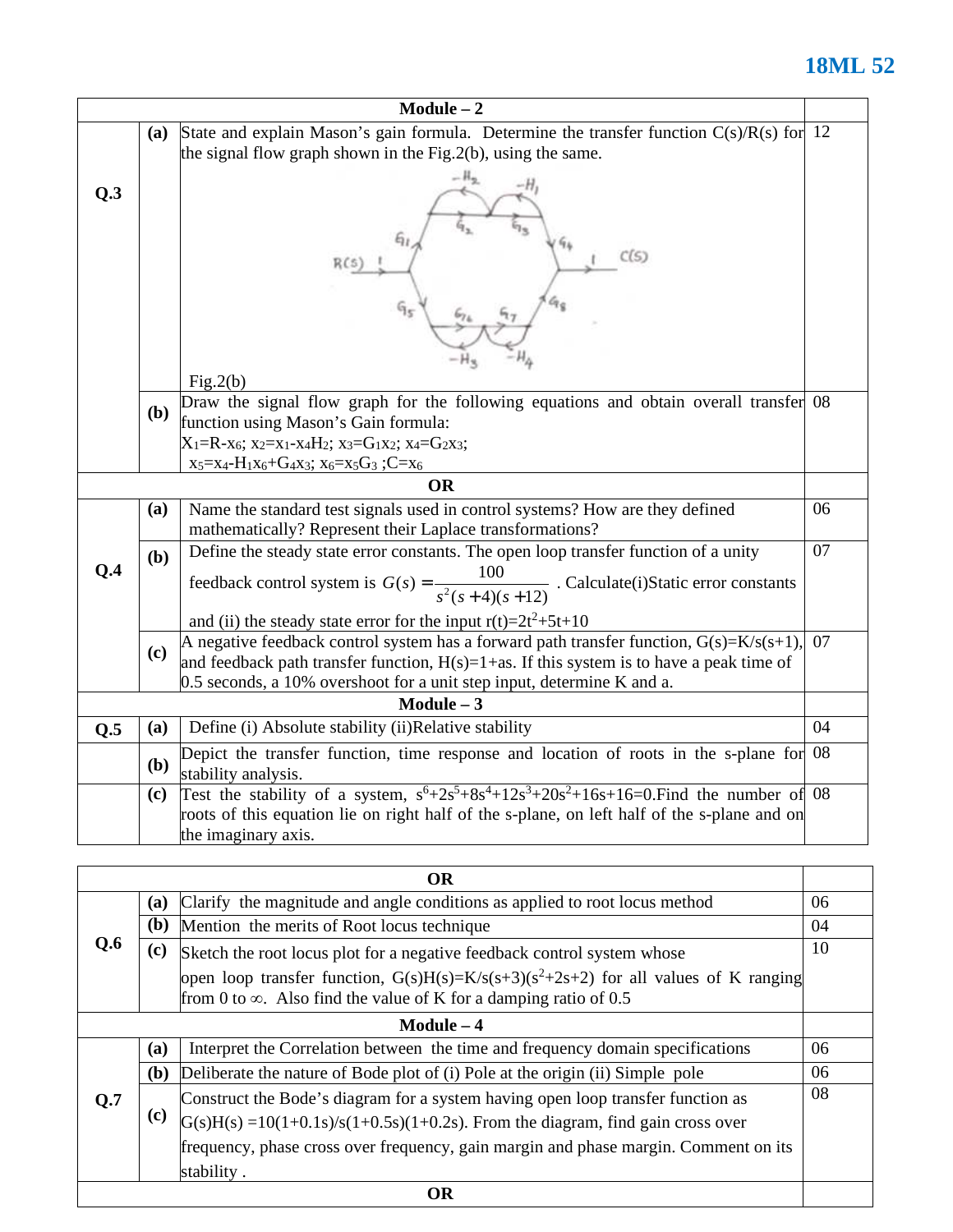|      | <b>(a)</b>   | Given $G(s)H(s) = \frac{12}{s(s+1)(s+2)}$ . Draw the polar plot and hence determine if system is                                                                                                                                                                                                                                                        | 10 |  |  |  |  |
|------|--------------|---------------------------------------------------------------------------------------------------------------------------------------------------------------------------------------------------------------------------------------------------------------------------------------------------------------------------------------------------------|----|--|--|--|--|
| Q.8  |              | stable and its gain margin and phase margin                                                                                                                                                                                                                                                                                                             |    |  |  |  |  |
|      | (b)          | State and explain the principle of argument of Nyquist Stability criterion<br>10                                                                                                                                                                                                                                                                        |    |  |  |  |  |
|      |              | $Module - 5$                                                                                                                                                                                                                                                                                                                                            |    |  |  |  |  |
|      | <b>(a)</b>   | Define (i) State (ii) State variable<br>04                                                                                                                                                                                                                                                                                                              |    |  |  |  |  |
| Q.9  | (b)          | Relate the state model for the system described by the differential equation as<br>$4\frac{d^3}{dt^3}y(t) + 2\frac{d^2}{dt^2}y(t) + \frac{d}{dt}y(t) + 2y(t) = 5u(t)$                                                                                                                                                                                   |    |  |  |  |  |
|      |              | (c) Evaluate the state transition matrix for the system:<br>$y+3$ y+2y = 0. Also find the inverse of the state transition matrix.                                                                                                                                                                                                                       | 10 |  |  |  |  |
|      |              | <b>OR</b>                                                                                                                                                                                                                                                                                                                                               |    |  |  |  |  |
|      | (a)          | Develop the mathematical procedure to find the solution of the state equation                                                                                                                                                                                                                                                                           | 04 |  |  |  |  |
|      | ( <b>b</b> ) | Obtain the state model and output model of the electrical system as shown in Fig.10(b)                                                                                                                                                                                                                                                                  | 06 |  |  |  |  |
| Q.10 |              | $V(t)$ $\frac{W}{U(t)}$ $\frac{1}{t}$ $\frac{1}{t}$ $\frac{1}{t}$ $\frac{1}{t}$ $\frac{1}{t}$ $\frac{1}{t}$ $\frac{1}{t}$ $\frac{1}{t}$ $\frac{1}{t}$ $\frac{1}{t}$ $\frac{1}{t}$ $\frac{1}{t}$ $\frac{1}{t}$ $\frac{1}{t}$ $\frac{1}{t}$ $\frac{1}{t}$ $\frac{1}{t}$ $\frac{1}{t}$ $\frac{1}{t}$ $\frac{1}{t}$ $\frac{$                                |    |  |  |  |  |
|      |              | Fig.10(b)                                                                                                                                                                                                                                                                                                                                               |    |  |  |  |  |
|      | (c)          | The state model of the system is given by<br>$\begin{bmatrix} \vec{x}_1 \\ \vec{x}_2 \end{bmatrix} = \begin{bmatrix} 0 & 2 \\ -3 & -5 \end{bmatrix} \begin{bmatrix} x1 \\ x2 \end{bmatrix} + \begin{bmatrix} 0 \\ 1 \end{bmatrix} e^{-t}$ ; $y = \begin{bmatrix} 1 & 3 \end{bmatrix}x$ and $x[0] = \begin{bmatrix} 2 \\ 1 \end{bmatrix}$ Solve for y(t) | 10 |  |  |  |  |